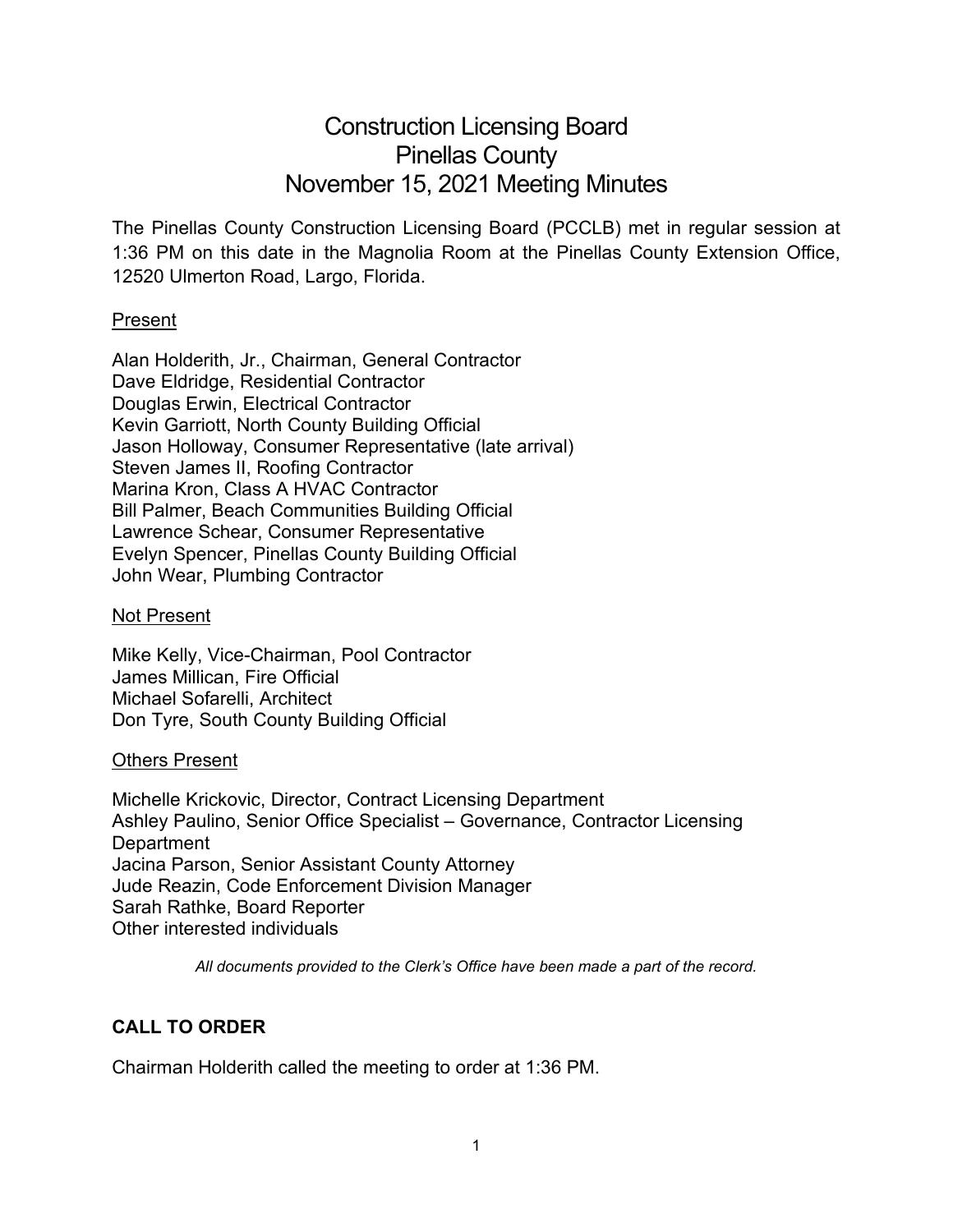# **PLEDGE OF ALLEGIANCE/ROLL CALL**

Chairman Holderith led the Pledge of Allegiance; whereupon, Ms. Krickovic conducted a roll call of the members and confirmed the presence of a quorum.

# **INTRODUCTION OF CONTRACTOR LICENSING AND CODE ENFORCEMENT STAFF**

Ms. Krickovic introduced staff members in attendance.

## **INTRODUCTION OF NEW MEMBER AND CONFIRMATION OF REAPPOINTMENTS**

Upon request by Chairman Holderith, Mr. James introduced himself to the Board as its newest member; whereupon, the Chairman confirmed the reappointment of the following members:

- Jason Holloway
- Michael Kelly
- Marina Kron
- James Millican
- Don Tyre

## **REAPPOINTMENT FOR VICE CHAIRMAN**

Chairman Holderith stated that Mr. Kelly has indicated that he would like to continue to serve as Vice-Chairman. No one responded to the Chairman's call for other nominations; whereupon, Mr. Erwin made a motion to reappoint Mr. Kelly as Vice-Chairman. The motion was seconded by Ms. Spencer and carried unanimously.

## **APPROVAL OF MINUTES**

Mr. Erwin moved that the minutes of the September 20, 2021 meeting be approved. The motion was seconded by Mr. Eldridge and carried unanimously.

## **CONSENT AGENDA**

Chairman Holderith indicated that supporting documentation for the following Consent Agenda items is included in the agenda packet:

• Special Magistrate Hearing Minutes: August 23, September 7, and September 20, 2021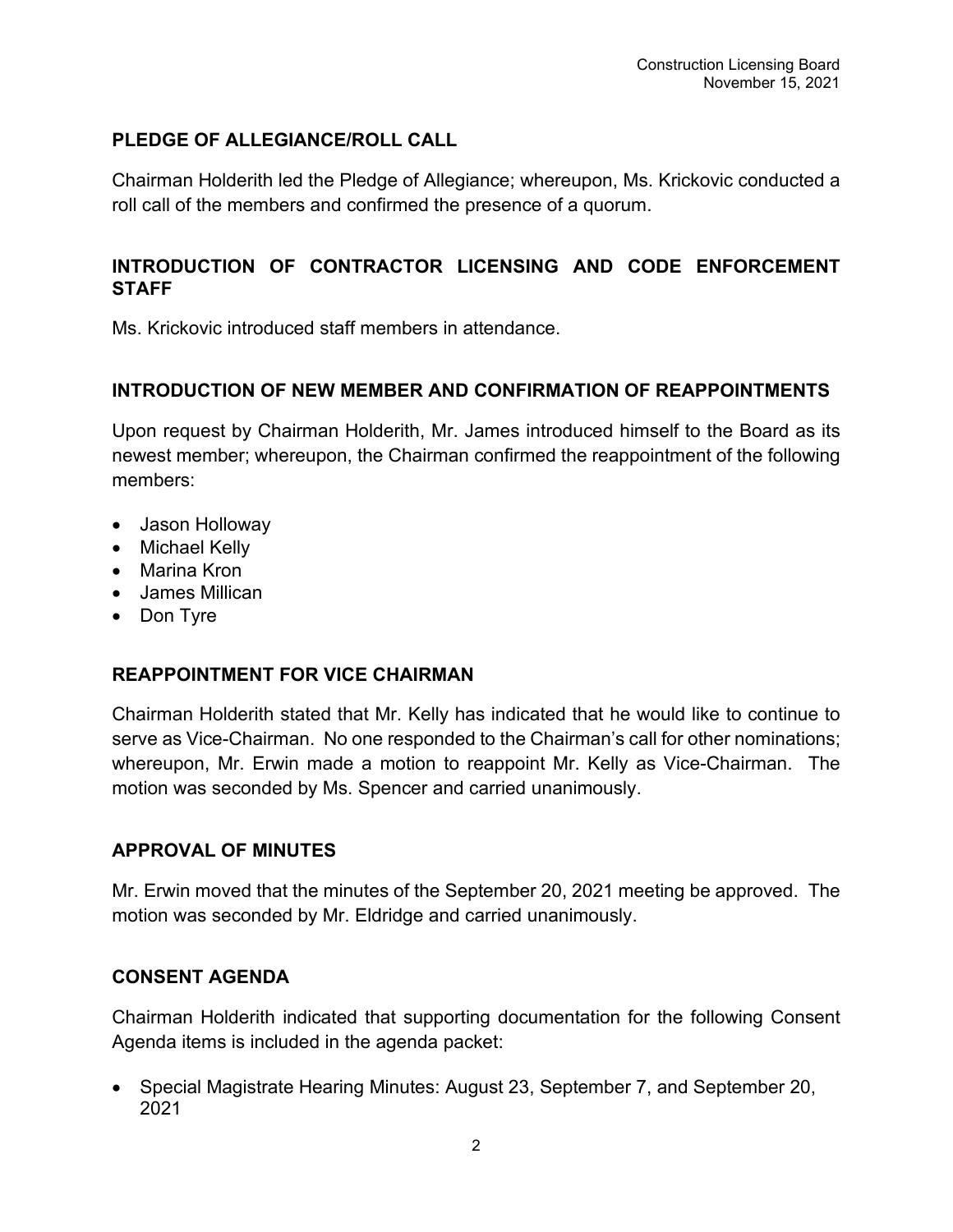- Examination Committee Reports: September October 2021
- Expired Permit Violations (none)

Mr. Erwin made a motion, which was seconded by Mr. Eldridge and carried unanimously, that the Consent Agenda items be approved.

## **PUBLIC HEARINGS**

#### Local Technical Amendments

## FLOODPLAIN ORDINANCE UNINCORPORATED PINELLAS COUNTY

Ms. Krickovic introduced Pinellas County Floodplain Administrator Lisa Foster and provided background information regarding the amendments. She explained that the Local Technical Amendments (LTAs) were the subject of a public hearing conducted by the Board of Adjustment and Appeals for the Florida Building Code (BOAA); that there was significant public engagement; that the amendments were rejected by the BOAA; and that the PCCLB will be voting to approve or overturn the rejection.

Ms. Foster provided details regarding the process in drafting the final LTAs and related that they have been reviewed by multiple stakeholders, including the Board of County Commissioners (BCC), Barrier Islands Government Council, municipalities, associations, developers, and others. She indicated that the BCC adopted Resolution No. 21-113 in support of the LTAs; and that the proposed amendments will make the Florida Building Code consistent with Ordinance No. 21-25 adopted by the BCC in October.

Referring to a PowerPoint presentation, Ms. Foster provided details regarding the four main amendments:

- Change to the definition of "substantial improvement" which would prevent consecutive permitting by adding a one-year cumulative time limit, reduce the improvement cost threshold from 50% to 49% of the structure's market value, and gain additional points towards the Community Rating System, resulting in flood insurance discounts.
- Modification to the timing and completion of two pieces of documentation by requiring that Operations and Maintenance Plans be completed before the Certificates of Occupancy in order to ensure that floodproofing is implemented to prevent flood damage from occurring and ensuring that design professionals submit as-built certifications related to floodproofing just prior to final inspections.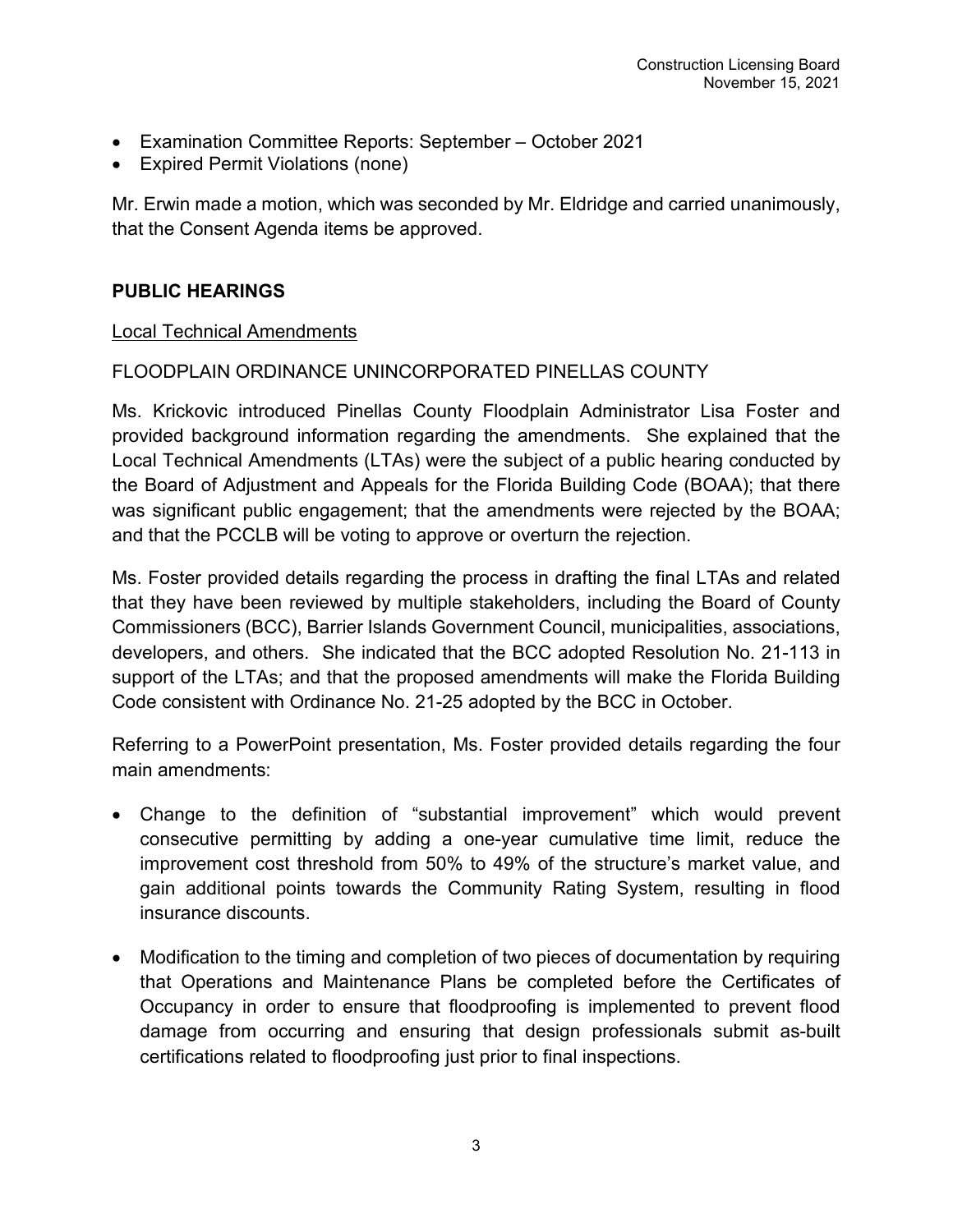- Creation of regulations regarding foundations for residential buildings in a new Coastal A Zone.
- Requirement that additions to structures in flood hazard areas shall be no lower than the lowest floor elevation of the existing structure as determined by the Building **Official**

Ms. Foster provided background information regarding the third amendment that is being recommended, indicating that the Federal Emergency Management Agency (FEMA) recently updated its Flood Insurance Rate Map; that the new Coastal A Zone resides between existing flood Zones V and A; and that the County needed to determine regulations for the construction of commercial and residential foundations within the new zone. She provided details regarding the following options considered for foundation requirements within the Coastal A Zone:

- Option 1: Have Coastal A Zone regulations be the same as the existing A Zone regulations for both commercial and residential buildings.
- Option 2: Implement V Zone regulations for both commercial and residential buildings in the Coastal A Zone.
- Option 3: Implement V Zone regulations for residential buildings only in the Coastal A Zone.

Ms. Foster related that the Department opted to select the third option; and that this would require backfilled stem walls only for residential buildings within the Coastal A Zone in order to reduce the potential of damage to homes. Responding to a query by Mr. Garriott, Ms. Foster explained how the LTAs will affect the new maps for Pinellas County's vulnerability assessment and related that the County's floodplain map was created using the best available data and newer technology.

### *Mr. Holloway arrived at 2:10 PM.*

Ms. Krickovic indicated that BOAA members proposed that the amendments would result in financial hardship to citizens looking to rebuild; whereupon, Ms. Foster related that a very small percent of the county would experience a financial hardship.

The members discussed the following topics regarding the item:

- Financial impacts
- Flood insurance rates
- Community safety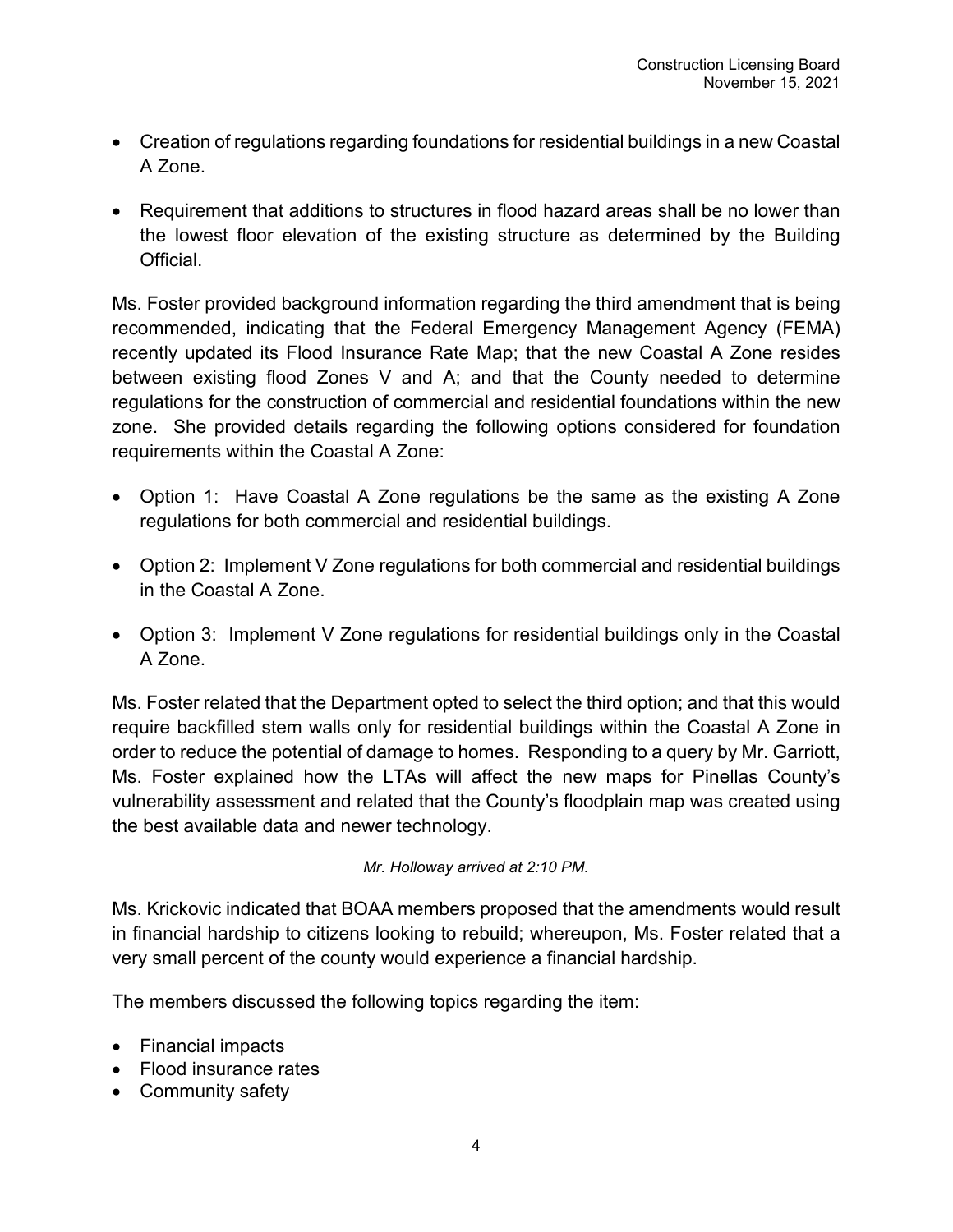- Florida Building Codes and enforcement consistency
- Public awareness
- Insufficient information on the BOAA's rejection of the amendments

Ms. Krickovic stated that the PCCLB has countywide jurisdiction over all local technical amendments; and that these amendments must be reviewed by the PCCLB and then either adopted or rejected. Members reviewed procedural processes, and brief discussion ensued.

Mr. Garriott made a motion to reject the recommendation made by the BOAA and accept the local technical amendments as presented. The motion was seconded by Mr. Eldridge. Following discussion regarding procedural practices and the desire for more information regarding the BOAA's determination, Mr. Eldridge rescinded his second; whereupon, the motion died for lack of a second.

Mr. Holloway made a motion to hold the item in abeyance until the Board receives more information and requested that the Chairman of the BOAA be present at the next PCCLB meeting. The motion was seconded by Mr. Eldridge, and brief discussion ensued.

Ms. Krickovic related that the PCCLB has a statutory requirement that it must issue public notice at least 10 days prior to the next meeting and indicated that the Board could meet earlier, suggesting that a meeting could occur as soon as 15 days from this date.

Mr. Holloway moved that the motion be amended to hold a meeting on this issue at the members' convenience and to request that staff send out proposed dates within the next 15 days for the Board to convene. The motion was seconded by Mr. Eldridge and carried unanimously.

## **REGULAR AGENDA**

## Adoption of FY22 Budget

Referring to documents in the agenda packet, Ms. Krickovic stated that the Department recommends adoption of the fiscal year 2022 (FY22) budget.

Upon call for the vote, Ms. Spencer moved to approve the FY22 budget. The motion was seconded by Mr. Holloway and passed unanimously.

## PCCLB Board meeting dates for 2022: Location TBD

Ms. Krickovic indicated that the location for future meetings is to be determined; and that the Contractor Licensing Department prefers to continue meeting in the Magnolia Room.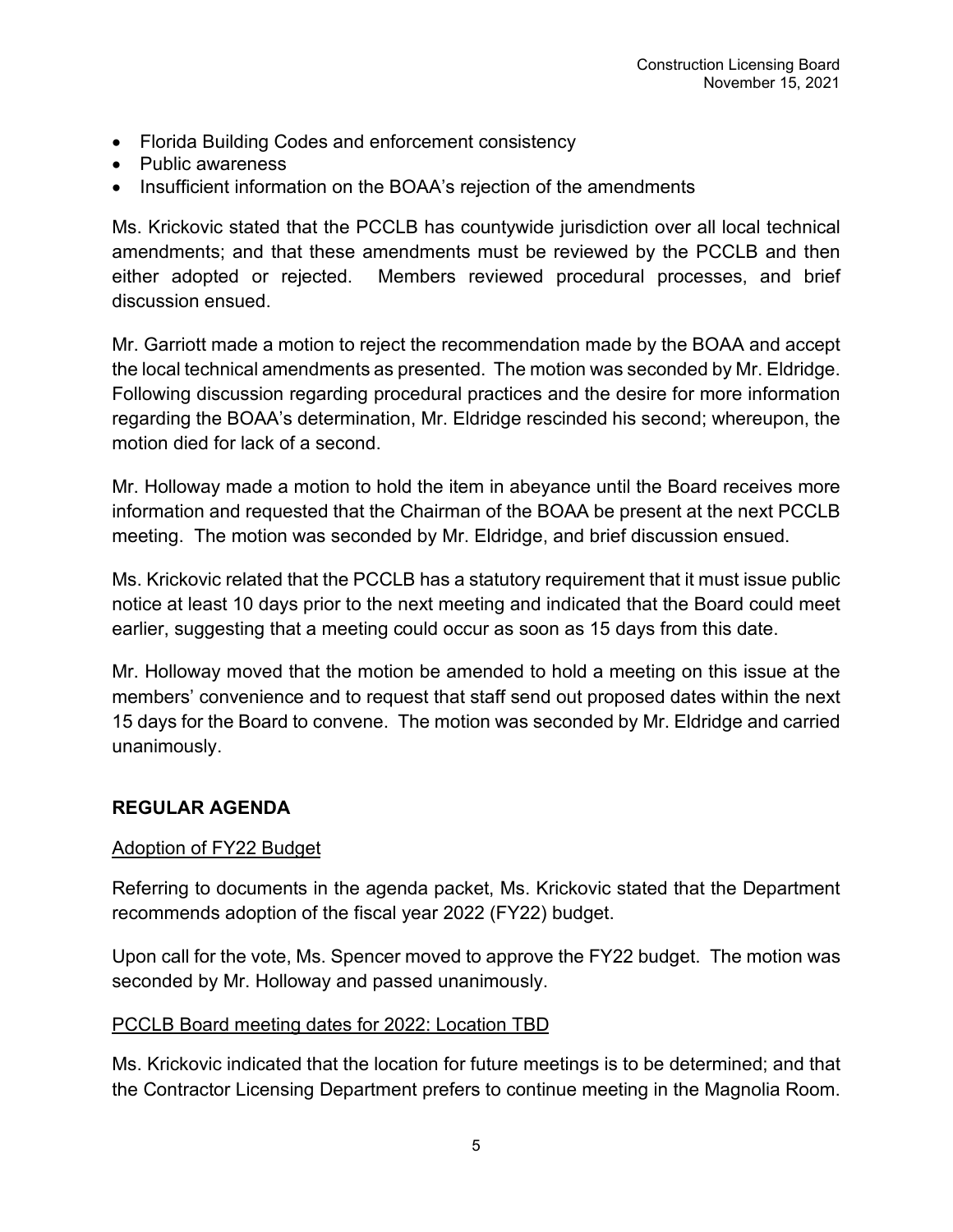## Board of Adjustment and Appeals (BOAA) and Examination Committee Vacancies

Ms. Krickovic detailed the following BOAA and Examination Committee vacancies:

- The Mechanical, Plumbing, and Gas BOAA has vacancies for a plumbing contractor and a natural gas contractor.
- The Electrical BOAA has vacancies for an electrical engineer and a building industry representative.
- The Plumbing Examination Committee has a vacancy for a plumbing contractor.

### Reports – Insurance Violation Fee Waivers & Collections Write-Down

Ms. Krickovic reported that there are three waivers that have been issued by the Contractor Licensing Department on behalf of the PCCLB due to administrative error.

- Manuel Aguila C-9856
- Tiana Marshall I-CGC1508432
- Jose A. Morales I-CCC1330329

### Report – Collections Write-Down

Ms. Krickovic stated that there are no collections write-downs for this period.

#### Report – Other Adjustments

Ms. Krickovic related that the Contractor Licensing Department waived one late fee due to an administrative error (Red Dawg Construction, LLC, I-CGC1511495).

#### Director's Report

Ms. Krickovic provided an update on the passage of House Bill 735, indicating that the Contractor Licensing Department has published on its website a reference list of contractor classifications that will be impacted by the bill; and that the Department has started working with contractors and informing the community on potential license impacts.

Ms. Krickovic noted that there is new legislation being proposed that would change the license requirements for seven pool specialty subcontractor levels. She indicated that the Contractor Licensing Department has weighed in against the legislation due to the creation of an uneven playing field between licensed subcontractors and day laborers and a lack of verification of general liability or workers compensation insurance.